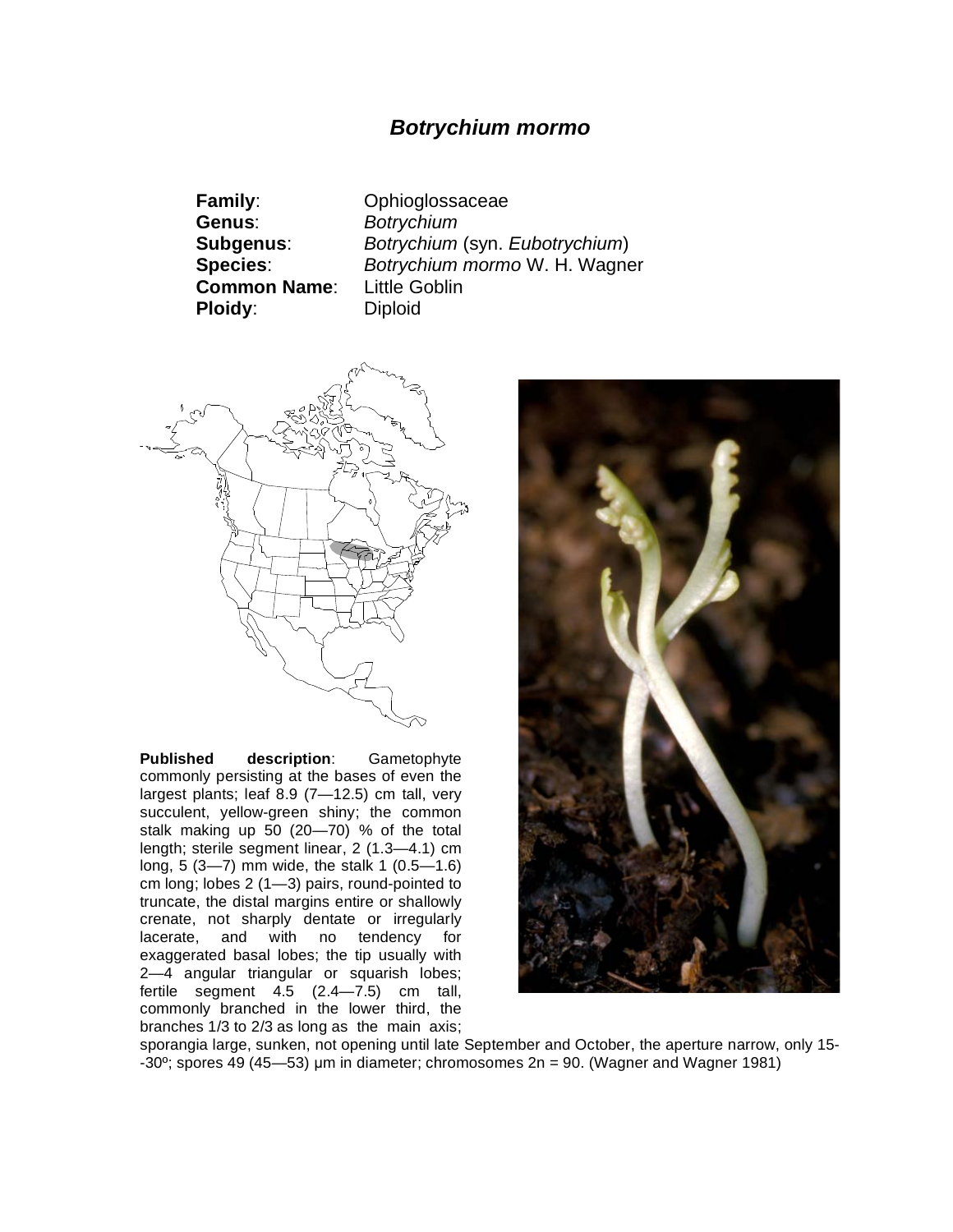## **Identification**

*Botrychium mormo* is unlikely to be mistaken for any other moonwort except *Botrychium simplex* variety *tenebrosum*. Like var. *tenebrosum*, it is a small plant found growing in moist, dark forests in the upper Great Lakes region and is similar in dissection, being once dissected with broadly decurrent pinna with conspicuous space between the basal and second pinna pair. *B. mormo* can be distinguished from var. *tenebrosum* by its squarish outer pinna margin that is coarsely toothed, those of var. *tenebrosum* being somewhat rounded with a smooth outer margin. The tip of the trophophore in *B. mormo* is clearly divided into blunt segments whereas the trophophore tip in var. *tenebrosum*, as in other *B. simplex* varieties, is typically entire and boat-shaped. *B. mormo* is also a more succulent plant with a thicker sporophore with more deeply embedded sporangia. *B. mormo* ranges in color from deep green to nearly white depending on the degree to which it is exposed above the leaf litter. *B. simplex* var. *tenebrosum* typically emerges completely above the leaf litter and is more uniformly yellow-green.

Because some plants of *B. mormo* continue to emerge late into the fall and many fail to emerge above the leaf litter it is sometimes incorrectly assumed that any moorwort found under the litter in fall is *B. mormo*. In fact, next year leaves of *B*. *matricariifolium* and perhaps those of other moonwort species begin to enlarge in the fall and can be found under the leaf litter standing a centimeter or more above the soil surface. These can be distinguished from *B. mormo* using a 10x hand lens to observe their pinna shape and dissection which at that stage are already characteristic of the species.

## **Distribution**

*Botrychium mormo* is known only from the boreal forests of northern Michigan, Wisconsin and and Minnesota. However, it is genetically and morphologically very similar to *B. montanum* of northwestern North America and may ultimately be merged taxonomically with that species.

## **Habitat**

 The whitish appearance of *Botrychium mormo* plants and their dark habitat inspired both the Latin and common name (Goblin Fern) of this species. It most typically occurs in mesic but well drained mature forests of basswood (*Tilia americana*), sugar maple (*Acer saccharum*) and, in Michigan, beech (*Fagus americana*).